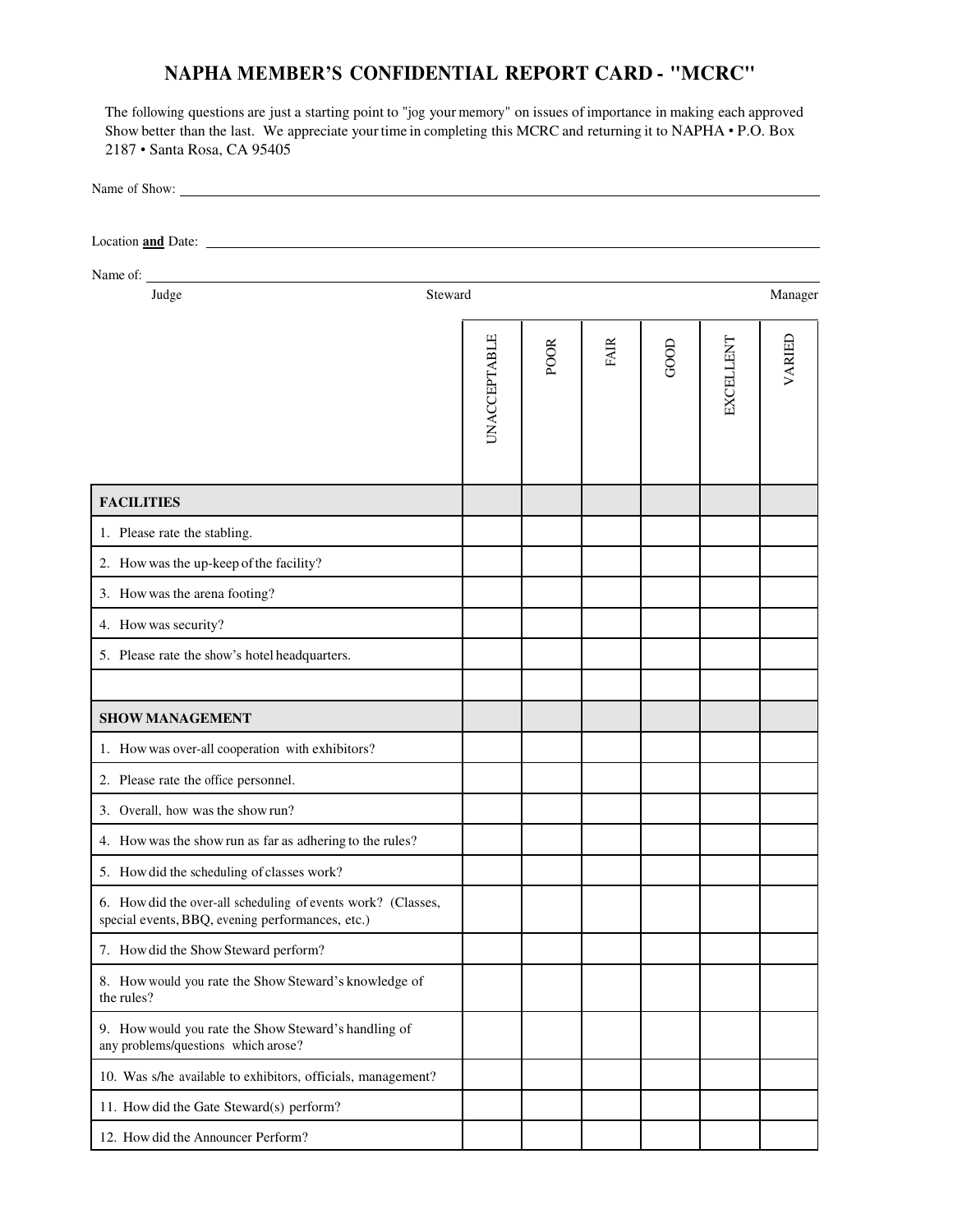|                                                    | <b>UNACCEPTABLE</b> | <b>POOR</b> | <b>FAIR</b> | GOOD | EXCELLENT | VARIED |
|----------------------------------------------------|---------------------|-------------|-------------|------|-----------|--------|
| 13. How was the Show Hospitality?                  |                     |             |             |      |           |        |
| 14. How was the advertising/PR for the show?       |                     |             |             |      |           |        |
| 15. How would you rate spectator attendance?       |                     |             |             |      |           |        |
|                                                    |                     |             |             |      |           |        |
| JUDGE Please rate the Judge in the following areas |                     |             |             |      |           |        |
| 1. Overall knowledge of the breed                  |                     |             |             |      |           |        |
| 2. Professional behavior                           |                     |             |             |      |           |        |
| 3. Attitude/demeanor towards exhibitors            |                     |             |             |      |           |        |
| 4. Knowledge of rules                              |                     |             |             |      |           |        |
| 5. Following of rules                              |                     |             |             |      |           |        |
| 6. Consistency of Judging                          |                     |             |             |      |           |        |
| 7. Thoroughness of Judging                         |                     |             |             |      |           |        |
| 8. Judging Gait                                    |                     |             |             |      |           |        |
| 9. Judging Conformation/Breed Type                 |                     |             |             |      |           |        |
| 10. Judging Performance                            |                     |             |             |      |           |        |
| 11. Judging Gelding/Breeding                       |                     |             |             |      |           |        |
| 12. Judging Equitation                             |                     |             |             |      |           |        |
| 13. Handling/Working classes                       |                     |             |             |      |           |        |
| 14. Giving each horse a close look                 |                     |             |             |      |           |        |
| 15. Impartiality                                   |                     |             |             |      |           |        |
| 16. Excusing lame/misbehaving horses               |                     |             |             |      |           |        |
| 17. Utilization of time                            |                     |             |             |      |           |        |
|                                                    |                     |             |             |      |           |        |
| <b>OVERALL, I would rate this show:</b>            |                     |             |             |      |           |        |

Name of Member & NAPHA Member # (Print clearly)